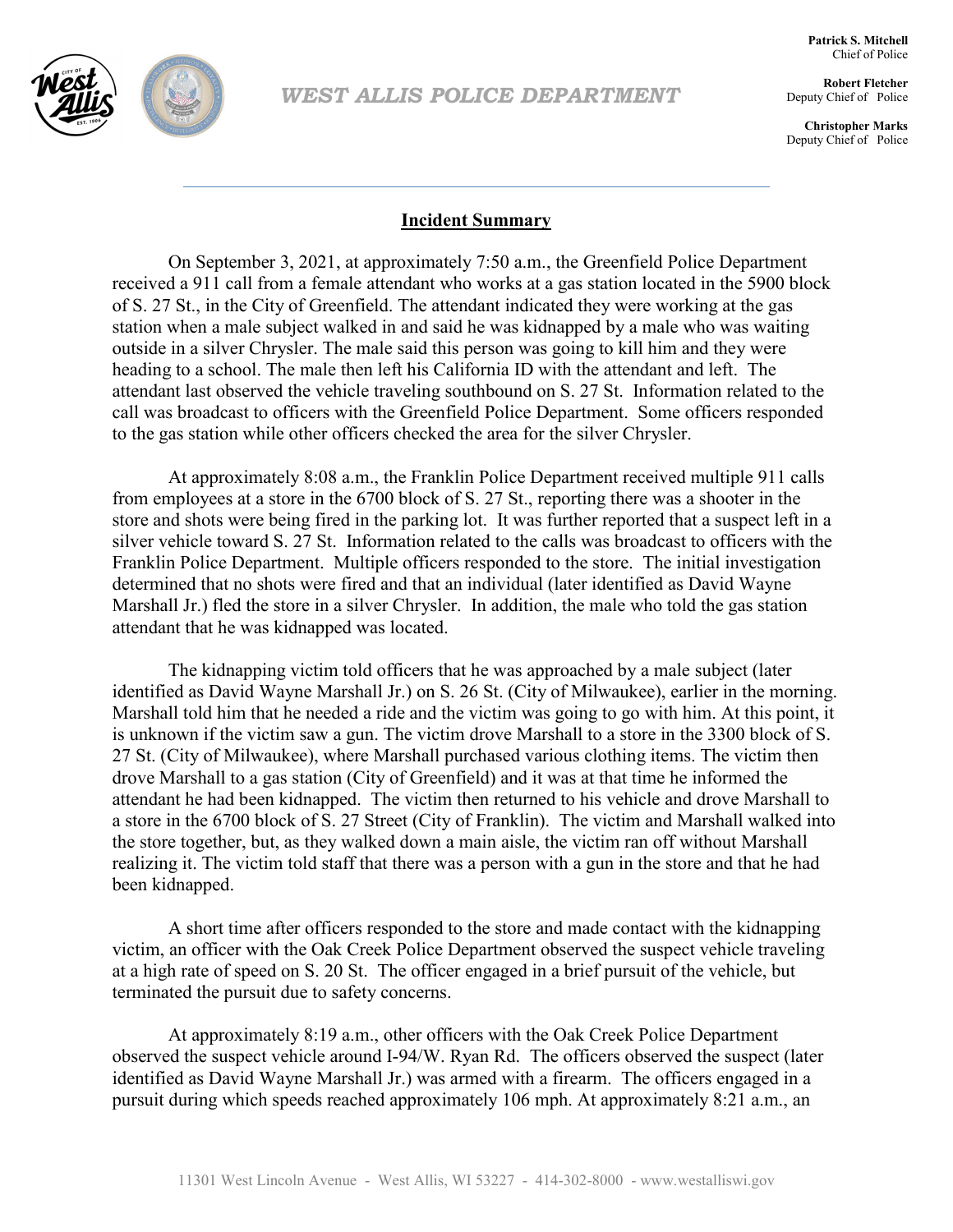

**Patrick S. Mitchell** Chief of Police

**Robert Fletcher** Deputy Chief of Police

**Christopher Marks** Deputy Chief of Police

officer with the Oak Creek Police Department deployed stop sticks at S. 27 St./W. Southbranch Blvd., in an attempt to disable the suspect vehicle; however, the suspect vehicle avoided the stop sticks.

At approximately 8:22 a.m., the suspect vehicle crashed at S. 27th St./W. Ryan Rd. Marshall exited the crashed vehicle and carjacked a Chevrolet Malibu while brandishing a rifle. A sergeant with the Oak Creek Police Department fired one shot at Marshall at this location, but it did not appear Marshall was struck. Marshall fled northbound on S. 27 St., in the stolen Chevrolet Malibu. Officers again engaged in a pursuit with the suspect vehicle during which speeds reached at least 90 mph.

A short time later, Marshall attempted to maneuver through a red traffic light at W. Sycamore Av./S. 27 St., but caused a crash resulting in the suspect vehicle rolling over and coming to a stop in the front yard of a residence in the 6600 block of S. 27 St. Marshall was observed exiting the vehicle carrying a black assault style rifle. He failed to comply with officers' commands and officers perceived he posed an imminent threat to themselves and the community. As such, 8 officers discharged their weapons and the suspect was stopped. Life saving measures were attempted by officers and Oak Creek Fire Department personnel, but the suspect did not survive his injuries.

Investigation by the Milwaukee Police Department determined that David Marshall Jr. was involved in several incidents leading up to the Officer Involved Shooting. Those incidents are listed below.

09/03/21 at 3:30 a.m.: Reckless Endangering Safety, 800 block of S.  $1<sup>st</sup>$  St., City of Milwaukee: David Marshall Jr. gets into argument with manager of an establishment and shoots a rifle into the manager's vehicle. The shooting was captured on surveillance video and appears to show Marshall using same rifle as what was recovered at the scene of the Officer Involved Shooting Incident. (MPD case # 21-246-0032)

09/03/21 at 4:56 a.m.: Armed Carjacking, 2200 block of N. 17 St., City of Milwaukee: Male victim reports he was robbed at gunpoint and the suspect stole his 2013 Cadillac Escalade. Victim was able to obtain a firearm from his residence and fired several shots at the fleeing suspect, but the suspect drove away. At approximately 6:52 a.m., the vehicle was found abandoned around N. 19 St./W. Monroe St., in the City of Milwaukee. Investigation revealed the offender in this case was David Marshall Jr. (MPD case # 21-246-0036)

09/03/21 at 6:20 a.m.: Armed Carjacking, 2100 block of W. National Av.: Female victim reports being approached by a male armed with a black rifle in a black bag. The male party demanded her keys and eventually showed her the black rifle. The female provided the male party her keys. The suspect told her not to call the police and said he would return the car before noon. The suspect fled with her vehicle (Blue Buick Regal). This incident was captured on